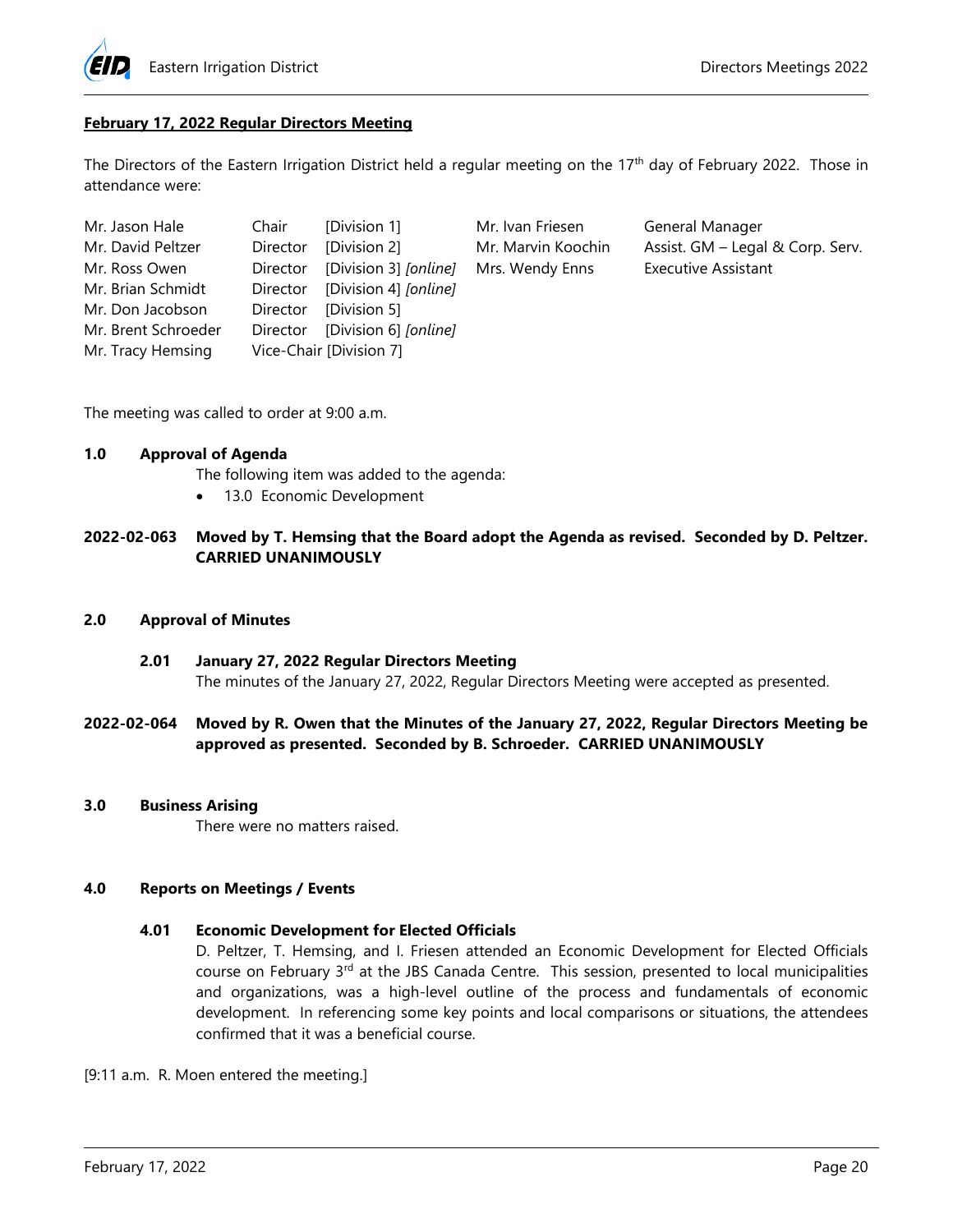

#### **5.0 EIDNet**

R. Moen presented the following EIDNet report.

### **5.01 Monthly Report**

There have been no major issues since the last report. In response to Directors' questions, it was confirmed that the fibre mesh test beds in the villages of Duchess and Rosemary have been running steady with very positive results. The mesh will consist of small radios placed on light standards in strategic locations, with a central hybrid fibre/radio backbone of very high gigabit speeds served from the local tower. Customers within each village will share this service, negating the requirement for each customer's radio to be served directly off the main tower, and providing up to a gigabit speed per customer. Discussions with another ISP deploying the same service in northern Alberta have confirmed their satisfaction with the technology as well. The fibre path for Phase 2 is currently being worked on. As was done in Phase 1, the District will plow in the fibre conduit, however expertise is being explored for the District to also blow in and splice the fibre.

[9:25 a.m. R. Moen exited the meeting; R. Gagley, J. Kabut, and B. Kroschel entered.]

### **6.0 Operations**

#### **6.01 Snowpack Report**

All 6 sites being monitored for the Bow River continue to track well above the upper quartile.

### **7.0 Engineering**

R. Gagley presented the following Engineering report.

#### **7.01 Project Status**

The warmer weather has contributed to a quicker pace for both pipeline crews and the District is on track for completion of all pipeline projects by the beginning of April. Dust mitigation measures have been working well.

| <b>EID CAPITAL CONSTRUCTION PROJECTS</b> |                                                                                   |  |  |  |
|------------------------------------------|-----------------------------------------------------------------------------------|--|--|--|
| <b>Project</b>                           | <b>Status</b>                                                                     |  |  |  |
| <b>EARTHWORKS</b>                        |                                                                                   |  |  |  |
| West Bantry Canal - Phase 2              | - 95% complete                                                                    |  |  |  |
| 02 Bow Slope                             | - interim work complete                                                           |  |  |  |
| <b>PIPELINE</b>                          |                                                                                   |  |  |  |
| <b>Scott Pipeline</b>                    | - 55% complete                                                                    |  |  |  |
| 08-B Springhill                          | - 20% complete                                                                    |  |  |  |
| 12 Springhill                            | - 100% complete                                                                   |  |  |  |
| 13-H West Bantry                         | - surveyed, approved, detailed design complete, ROW signed,<br>will begin in 2022 |  |  |  |

| <b>IRP PROJECTS</b>    |               |  |  |  |
|------------------------|---------------|--|--|--|
| <b>Project</b>         | <b>Status</b> |  |  |  |
| <b>EARTHWORKS</b>      |               |  |  |  |
| <b>Bow Slope Canal</b> | - 5% complete |  |  |  |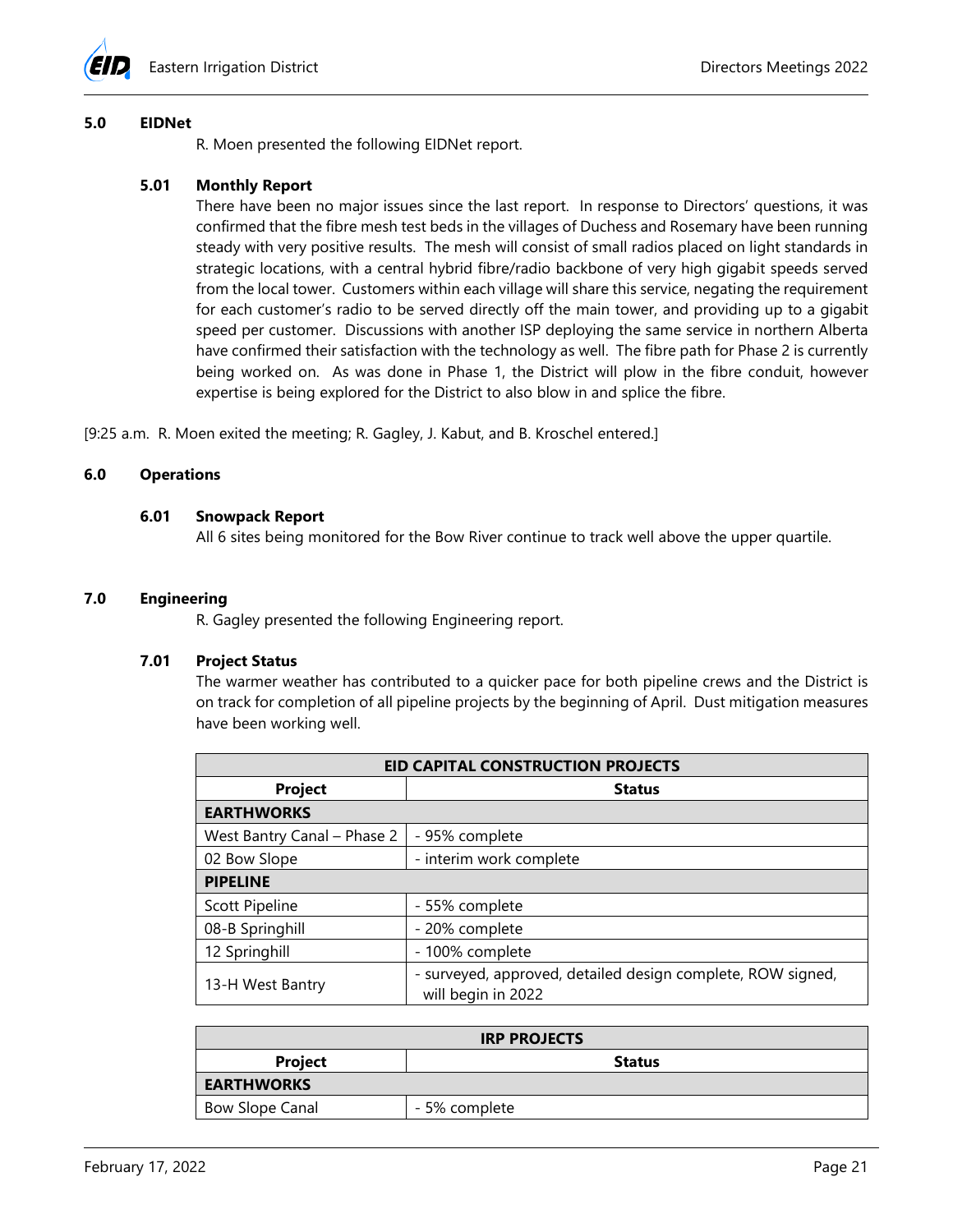### **7.02 Preliminary Discussion – 03 East Branch**

R. Gagley presented the 03 East Branch pipeline synopsis for discussion. A gravity pipeline tying into an existing pressurized line is being proposed to replace 2 current lift pumps and 1 full pressure pump, serving a total of 816 acres. The project would reduce ongoing operating and maintenance costs for the 2 lift stations which are covered 100% by the District, and likely reduce power costs for landowners currently on the pressurized system, were they to switch over to individual pumping units. It is being proposed to install a 4 km pipeline from the south off the East Branch Canal in NE 09-18-16 W4M, running NE parallel to the canal. A number of questions were answered by Staff and Admin. This project will be brought back to the Board next month with additional information and a follow up discussion to obtain confirmation of direction.

### **7.03 U-04 Tilley Canal**

B. Schroeder stated he may have a pecuniary interest in a portion of the U-04 Tilley Canal matter and offered to disconnect from the meeting for discussions and voting. It was acknowledged that direction on this matter would likely not involve Mr. Schroeder's land and he was permitted to stay in the meeting. J. Kabut presented the U-04 Tilley Canal synopsis, located approximately 7 km south of Tilley. The canal had not been used for some time and was inadvertently pushed in by a landowner several years ago. Affected landowners to the west, who have irrigation assessment, are now asking that their acres be served. 3 options were investigated: 1) re-establish the 800 m canal at an estimated cost of \$58,000; 2) install an 800 m closed gravity pipeline of 30" pipe at an estimated cost of \$453,000; or 3) install a 3 km closed gravity pipeline which would pick up acres off 3 systems, supplying 586 acres, at an estimated cost of \$1,033,000. It was recommended to not pipeline these systems until 2 quarters have converted from flood to pivot as pipelining through a land levelled field is difficult to reclaim. A discussion was held, and a number of questions were answered by Staff and Admin.

# **2022-02-065 Moved by D. Peltzer that the 800 m U-04 canal be re-established at an estimated cost of \$58,000; to be funded under the Capital Works Program. Seconded by T. Hemsing. CARRIED UNANIMOUSLY**

[10:12 a.m. – 10:19 a.m. R. Gagley, J. Kabut, and B. Kroschel exited the meeting; N. Fontaine and D. Buell entered.]

### **8.0 Lands**

### **8.01 Lands, Oil & Gas**

N. Fontaine presented the following Lands, Oil & Gas report.

### **8.01.1 Sale of District Owned Lands Policy**

Subsequent to the January 27<sup>th</sup> Board Meeting, during which revisions to the Sale of District Owned Lands Policy were reviewed, 2 further revisions were presented for discussion. It was recommended to correct the "\$1.00/acre" to "\$1.00" in clause 2.05; and to remove the last sentence in clause 2.08 referencing the next calendar year, as the policy takes effect upon approval. Neither of these corrections affect the original intent of the policy. If was further explained that titled right-of-way still exists today from the original CPR ownership of the irrigation infrastructure, which is different from temporary construction easements or permanent easements that are typically signed by agreement with landowners.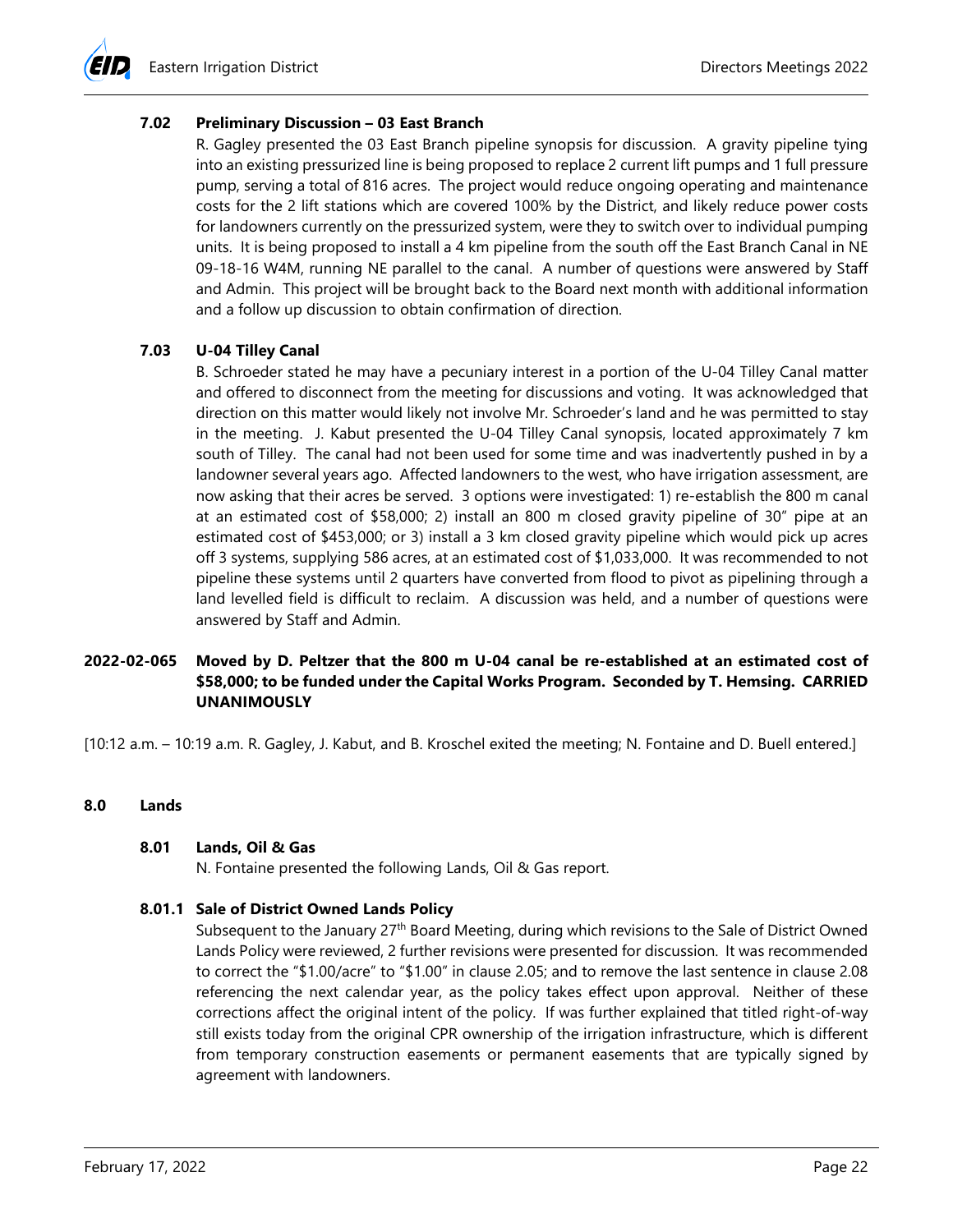

# **2022-02-066 Moved by B. Schmidt that the Sale of District Owned Lands Policy be revised as presented. Seconded by D. Peltzer. CARRIED UNANIMOUSLY**

#### **8.01.2 Request to Purchase Land – Dick Dick – Drain ROW, SW 36-17-14 W4M**

Dick Dick has been approved for irrigation development in SW 36-17-14 W4M and has submitted a request to purchase 6.2 acres of titled drain ROW. The lands were originally part of the District's drainage system; however, the drain is no longer located within the ROW. Transferring the ROW to Mr. Dick as owner of the quarter section falls within the guidelines of the Sale of District Owned Lands Policy. A number of questions were responded to by Staff and Admin.

# **2022-02-067 Moved by R. Owen that the 6.2 acre ROW in SW 36-17-14 W4M be transferred to Dick Dick for \$1.00, subject to the purchaser being responsible for all costs including but not limited to survey, legal, subdivision, consolidation, soils testing, and capital asset fees. Seconded by D. Peltzer. CARRIED UNANIMOUSLY**

#### **8.01.3 Request to Purchase Land – Don Wolfer – PGL #7121, Pt SE 34-17-13 W4M**

Don Wolfer has submitted a request to purchase Private Grazing Lease #7121, lying to the north of his quarter section, in Pt SE 34-17-13 W4M. This is a 52 acre PGL, set to expire at the end of 2023. It is being recommended to not sell the parcel as this PGL is part of a number of grazing leases currently being reviewed by the Board as to direction upon expiry. A number of questions were responded to by Staff and Admin; the request to purchase was denied.

#### **8.01.4 Land Use Permits – Gravel & Sand Stockpile Sites ML #8153 & #8154**

Miscellaneous Leases #8153 and #8154 are Land Use Permits held by the County of Newell as gravel and sand stockpile sites; both agreements expire at the end of 2021. #8153 is 2.4 acres, located at the NE intersection of Hwy #1 and Sec Hwy 876; it has been leased to the County since 1985. #8154 is 11 acres, located in NW 11-16-13 W4M, and has been leased to the County since 2007. The County has requested to renew the agreements for an additional 5 year term.

# **2022-02-068 Moved by D. Jacobson that Miscellaneous Leases #8153 and #8154 each be renewed with the County of Newell for an additional 5-year term, at an annual rent of \$350/year. Seconded by R. Owen. CARRIED UNANIMOUSLY**

#### **8.02 Habitat, Wildlife & Access**

D. Buell presented the following Habitat, Wildlife & Access report.

### **8.02.1 2021 Access, Habitat & Wildlife Summary**

A detailed 2021 Access, Habitat & Wildlife Summary was presented and discussed with Mr. Buell, outlined as follows:

- Public Access:
	- o 569 individuals applied for hunting permission, by phone or email, which is by far the highest number on record, yet only accounts for approximately 1/3 of all hunters utilizing EID lands
	- o 15 individuals applied for permission to trap on EID lands, which is average for the last 5 years
	- o lands around Lake Newell Reservoir, Rolling Hills Reservoir and Crawling Valley Reservoir decreased to normal or minimal levels of random camping and other noncompliance activities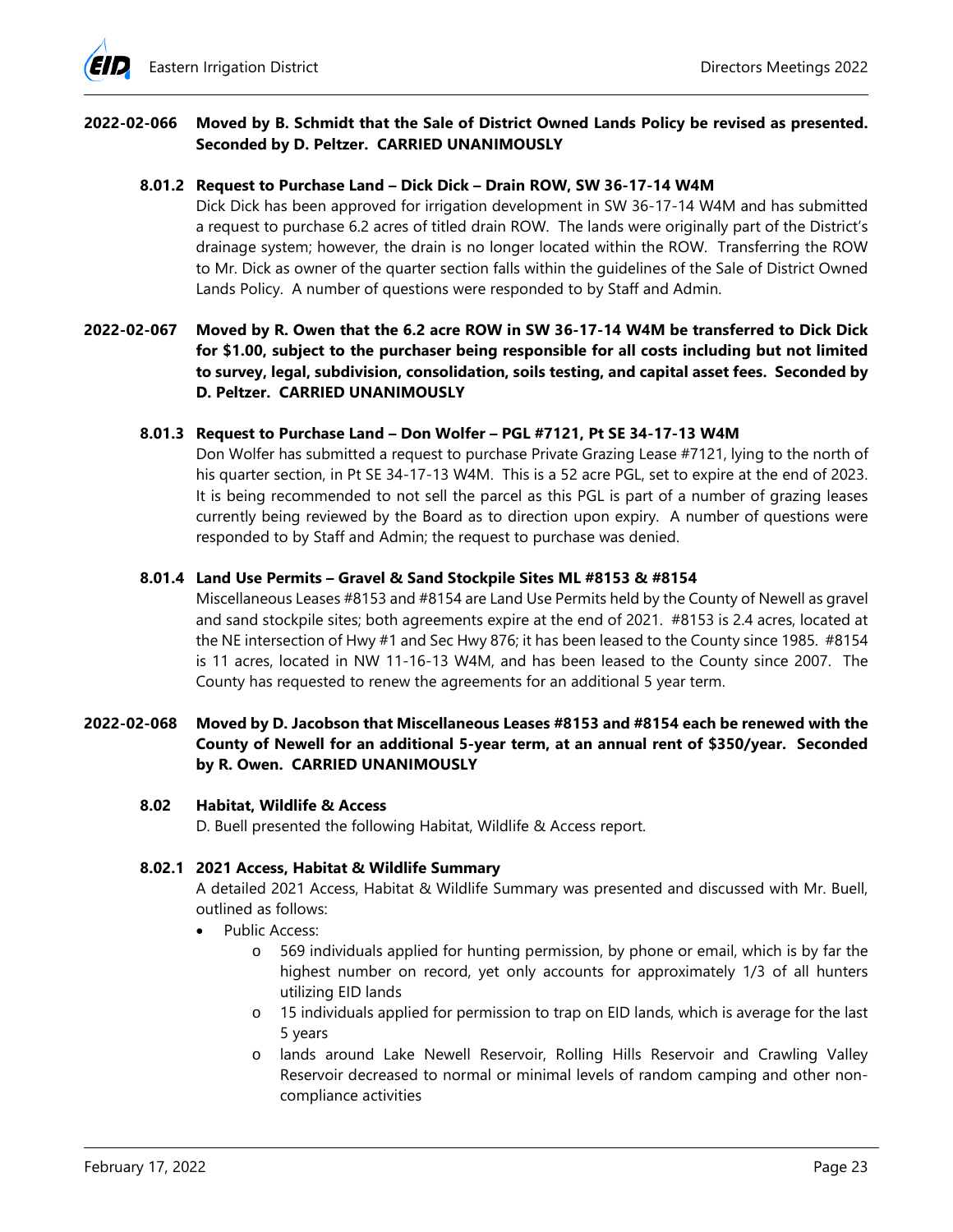- o semi-regular OHV activity continued in the Eyremore Grazing Association
- o highest use areas for hunting are Duchess, Rosemary and Gem (Finnegan Field) GAs, then Newell GA (Scandia Ranch) Patricia GA (Princess)
- o County Peace Officers focus their patrolling for the EID:
	- in the summer at EID campgrounds, around reservoirs, & Eyremore gravel pit
	- during the hunting season in Rosemary (south block), Patricia (south of Dinosaur Provincial Park), and Duchess (Sandhills) GAs, and Finnegan Field
	- during the winter, on lands with late elk seasons, and on reservoirs with high ice fishing activity
	- on 2 private grazing leases in the 12 Mile Coulee area experiencing groups of trespassers
- o the EID pays for approximately 25 hours/month of CPO's time to patrol EID lands and campgrounds and enforce EID access rules; this is very beneficial to the EID as a marked enforcement presence is more effective at ensuring public compliance with EID access rules
- o provincial staffing cuts resulted in Conservation Officers shifting to Cypress Hills Provincial Park and a significant reduction in time spent patrolling EID lands adjacent to Dinosaur Provincial Park and Kinbrook Island Provincial Park
- o Fish & Wildlife Officers' jurisdiction is the whole County, and patrol the entire EID
- central and eastern portions of the EID also see RCMP surveillance
- o 31 warnings/non-compliance information tickets were issued, mostly for failure to participate in the EID AIS Prevention Program and/or launching watercraft where prohibited, as well as for driving off trail, random camping, and OHV use
- o CPOs provided significant assistance with the AIS Prevention Program providing an official presence, helping educate, issuing warnings, and responding as backup
- o CPOs maintained traffic enforcement levels at Rolling Hills Reservoir Campground, inspected 5 watercraft and found 14 violations, educated the public concerning mandatory written permission for hunting on EID lands, and responded to a collision at RHRC, garbage dumping, mischief to fences, fire ban concerns, etc.
- o it is anticipated that the automated Hunting Access Authorization system via the redesigned District website will be operational by this summer
- Research Access:
	- o the Calgary Zoo continued to monitor known nests and survey for new nests of Burrowing Owls
	- o the University of Manitoba renewed its research project of looking at the effects of shallow gas and oil development on prairie birds, mostly in the Tilley, Bantry and Rolling Hills grazing association areas
- Ducks Unlimited:
	- o a total of 23,225 ac ft of water was conveyed for DU projects, ¾ of their license, but expected given how dry 2021 was
- Wildlife:
	- o the Fisheries & Wildlife Management Information System data has been filtered down to relevant species and locations on EID lands; ground truthing will begin this spring; and the resulting data will ultimately be incorporated as one of the District's GIS mapping layers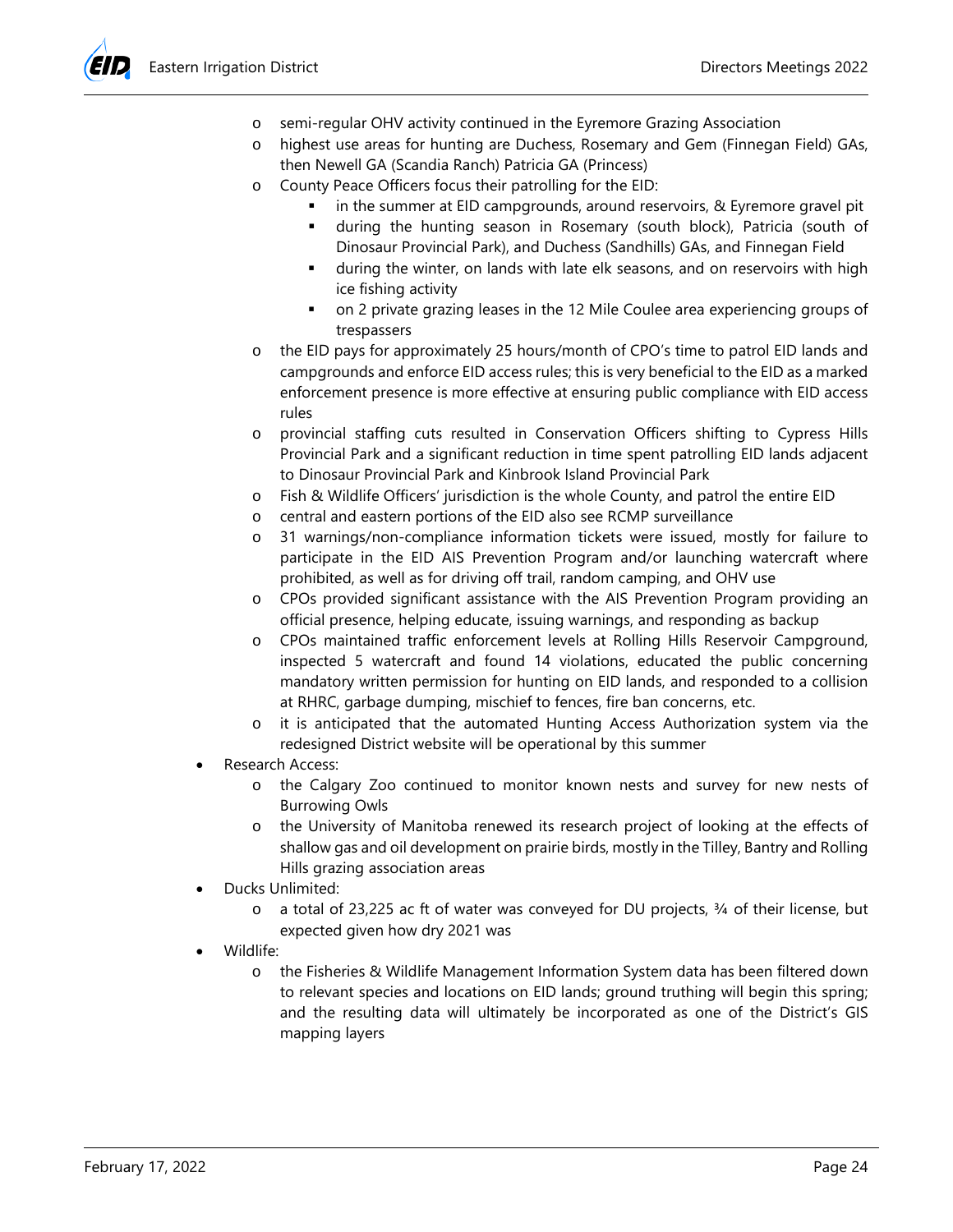## **8.02.2 2021 Partners in Habitat Development (PHD) – Program Summary**

The Partners in Habitat Development Program Summary was presented and discussed, outlined as follows:

- 2021 PHD Program:
	- o 5,348 trees & shrubs were planted on 4 new sites; 1 site received 1,000 m of fencing materials to prevent livestock access
	- o 2,861 replacements were planted on six 2020 sites to replace winter kill seedlings
	- o mowing and weeding maintenance was done on 10 sites
	- o seedling survival was about 68%, long term average is 74%; watering issues at the largest planting site affected the overall average
	- o a minimum team of 4 summer students were hired
	- o stronger than expected weed growth later in summer kept summer students occupied and they were unable to conduct any drive-by inspections of previous sites
	- o snowpack in the EID in 2021 was insufficient to complete any winter upland gamebird surveys
	- o sharp-tailed grouse lek surveys indicated below the 20-year average but not unexpected given the cyclical nature of their populations, the early season counts, and the identification of previously uncounted leks
	- o time and budget constraints prevented the completion of any spring Pheasant crowing count transects or upland gamebird brood survey transects
	- o 2021 was a good year for Pheasants and Partridge owing to a lack of spring rains and high grasshopper population
- 2022 PHD Program:
	- o 5 new planting sites have been selected for 2022
	- $\circ$  4 Seasonal Habitat Aides will be hired, with a potential 5<sup>th</sup> aide conditional on funding from the Canada Summer Jobs grant program
	- o prairie drought conditions have increased seedling prices and decreased availability; 10,852 seedlings (bare root/soil plug) were ordered (approximately 9,100 going to new habitat) and approximately 1,750 for 2021 replacements; 120 rolls of mulch and 35 boxes of landscape staples were ordered, and 2.2 km of fencing materials will be provided
- 2022 Budget:
	- o \$156,000 is allotted for staffing and supplies, of which the EID provides \$115,000 of core funding; the balance being applied for through various grant applications
- Advertising:
	- o the number of water users interested in planting sites has extended planning potential sites through to 2025 or 2026
	- o word of mouth, District website, and newsletters are used to advertise
- Long Term Plans:
	- o as a potential cost-savings, contract growing options will be investigated for seedlings
	- o as time and IS staffing permit, statistics will be collected, and mapping overlays generated to potentially establish PHD sites and Ring-neck Pheasant numbers
	- o new displays will be created, and additional fundraising opportunities explored

[10:57 a.m. N. Fontaine and D. Buell exited the meeting; S. Connauton entered.]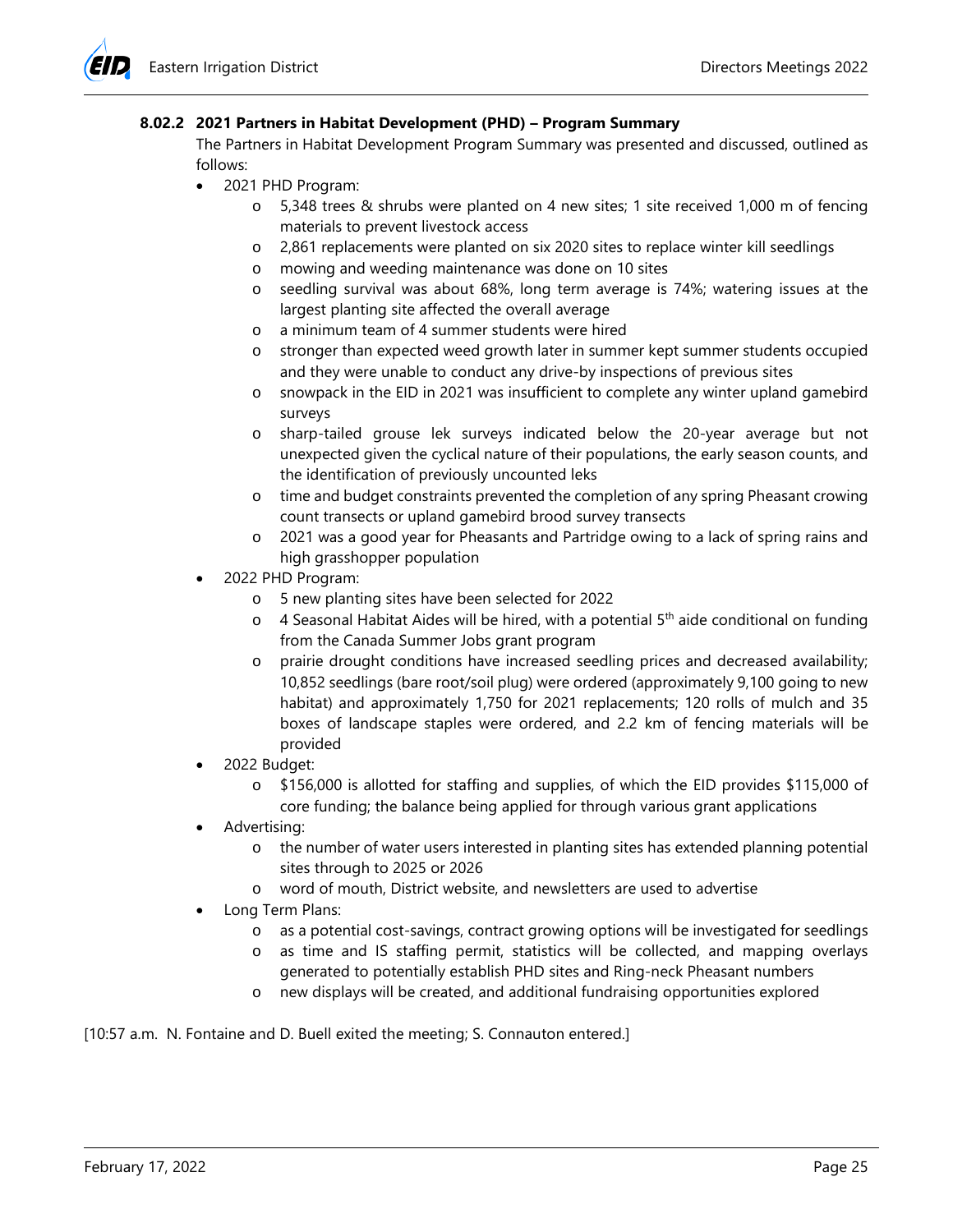

#### **8.03 Assessment, Water & Lands**

S. Connauton presented the following Assessment, Water & Lands report.

#### **8.03.1 Farm Improvement Grant Applications and Increases in Irrigation Acres Applications**

#### **8.03.1.1 Budget Report**

| <b>FARM IMPROVEMENT GRANT BUDGET - MONTHLY REPORT</b>    |                          |             |  |  |
|----------------------------------------------------------|--------------------------|-------------|--|--|
| 2022 Farm Improvement Grant Budget as of October 1, 2021 |                          | \$1,000,000 |  |  |
| 50/50 Cost-Shares                                        |                          |             |  |  |
| Paid                                                     | $\overline{\phantom{a}}$ | 8,932 >     |  |  |
| To be Completed                                          | $\overline{\phantom{a}}$ | 60,623 >    |  |  |
| Require Approval                                         | $\overline{\phantom{a}}$ | 0 >         |  |  |
| <b>Farm Improvement Grants</b>                           |                          |             |  |  |
| October through January (approved and paid)              | $\overline{\phantom{a}}$ | 173,658 >   |  |  |
| February (require approval)                              |                          | 47,757      |  |  |
| <b>Total Budget Remaining</b>                            |                          | 709.030     |  |  |

\*Total grants paid to date within the 2022 fiscal year is \$174,094.

#### **Farm Improvement Grants**

For payment of irrigation acres purchased from the District, reimbursement for irrigation acres sold to the District, Farm Improvement grant categories, grant eligibility requirements, and other grant constraints, landowners may reference the current Capital Assets Charges Bylaw and Farm Improvement Policy, which are posted on the District's website.

**Upgrades** *(panels, nozzles, drag hoses, replacement pivots, pumps)*

#### **8.03.1.2 Panel & Nozzles – Ed J Lundquist Farms Ltd (Patrick Hourigan & Elsie Lundquist) – NW 10-15-13 W4M**

- Previous Assessment: 104 acres
- Current Assessment: 107 acres (3 acres added for general assessment)
- Installing: panel & nozzles
- Assessment remains the same at 107 acres (85 pivot, 22 outside pivot area)
- Pivot area has reached its maximum grant funding
- **2022-02-069 Moved by D. Peltzer that the Board approve the Farm Improvement for Ed J Lundquist Farms Ltd for the panel and nozzles upgrade in NW 10-15-13 W4M purchased for \$18,984. The Farm Improvement Grant payable to the landowner is \$8,500 (85 acres x \$100/acre) – \$11,000 (22 acres x \$500/acre) deduction for keeping acres outside the pivot area = \$0. Seconded by T. Hemsing. CARRIED UNANIMOUSLY**

### **8.03.1.3 Panel & Nozzles – Ed J Lundquist Farms Ltd (Patrick Hourigan & Elsie Lundquist) – NW 11-15-13 W4M**

- Current Assessment: 149 acres (141 corner arm pivot, 8 outside pivot area)
- Installing: panel & nozzles
- Assessment remains the same at 149 acres (141 corner arm pivot, 8 outside pivot area)
- Pivot area has reached its maximum grant funding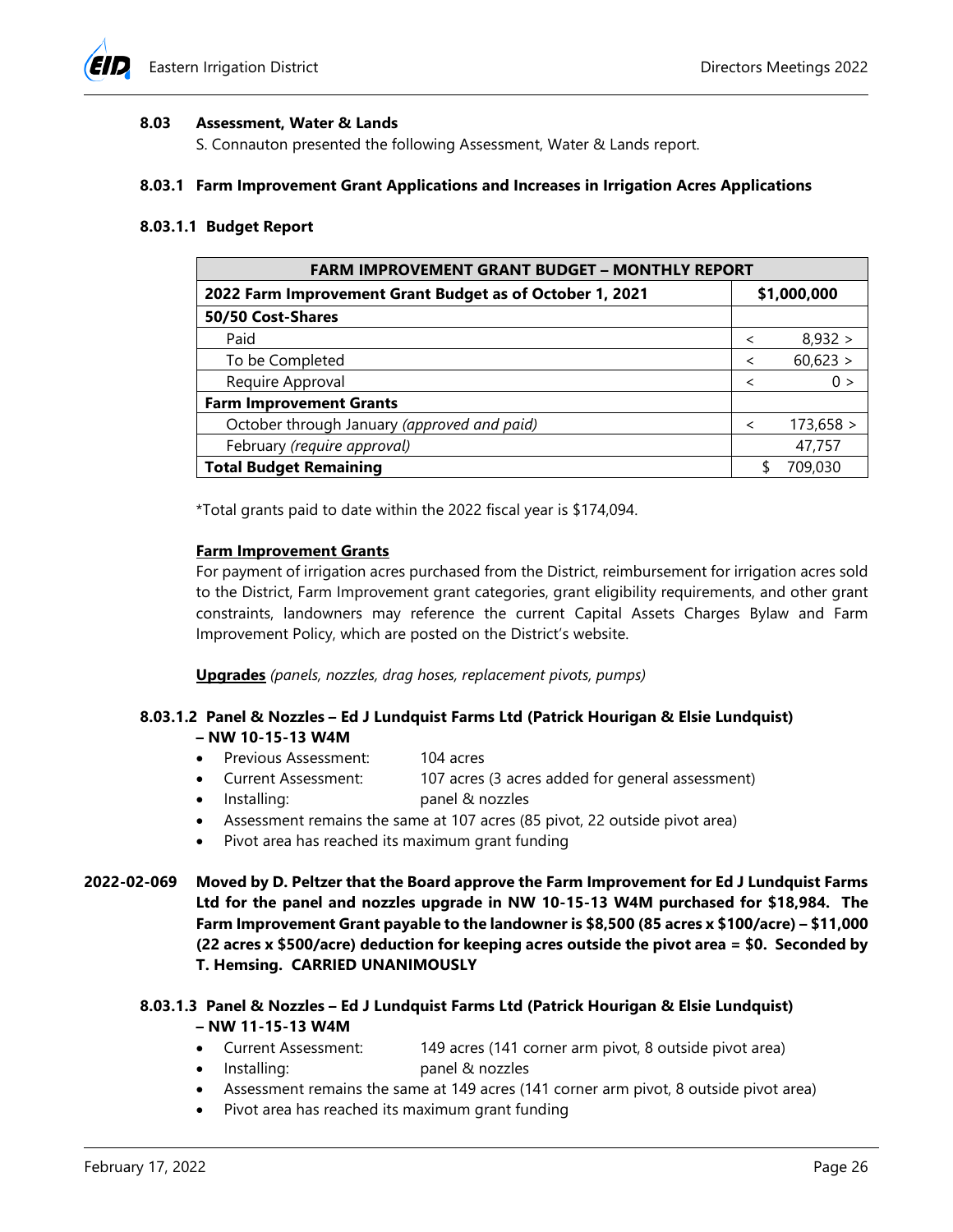**2022-02-070 Moved by T. Hemsing that the Board approve the Farm Improvement for Ed J Lundquist Farms Ltd for the panel and nozzles upgrade in NW 11-15-13 W4M purchased for \$16,525. The Farm Improvement Grant available and payable to the landowner is \$14,100 (141 acres x \$100/acre) – \$4,000 (8 acres x \$500/acre) deduction for keeping acres outside the pivot area = \$10,100. Seconded by B. Schroeder. CARRIED UNANIMOUSLY**

## **8.03.1.4 Panel & Nozzles – Ed J Lundquist Farms Ltd (Patrick Hourigan & Elsie Lundquist) – SE 15-15-13 W4M**

- Current Assessment: 129 acres (117 corner arm pivot, 12 outside pivot area)
- Installing: panel & nozzles
- Assessment remains the same at 129 acres (117 corner arm pivot, 12 outside pivot area)
- Pivot area has reached its maximum grant funding
- **2022-02-071 Moved by T. Hemsing that the Board approve the Farm Improvement for Ed J Lundquist Farms Ltd for the panel and nozzles upgrade in SE 15-15-13 W4M purchased for \$26,540. The Farm Improvement Grant available and payable to the landowner is \$11,700 (117 acres x \$100/acre) – \$6,000 (12 acres x \$500/acre) deduction for keeping acres outside the pivot area = \$5,700. Seconded by D. Peltzer. CARRIED UNANIMOUSLY**
	- **8.03.1.5 Panel & Nozzles – Ed J Lundquist Farms Ltd (Patrick Hourigan & Elsie Lundquist) – SW 15-15-13 W4M**
		- Current Assessment: 151 acres (134 pivot, 17 outside pivot area)
		- Installing: panel & nozzles
		- Assessment remains the same at 151 acres (134 pivot, 17 outside pivot area)
		- Pivot area has reached its maximum grant funding
- **2022-02-072 Moved by B. Schroeder that the Board approve the Farm Improvement for Ed J Lundquist Farms Ltd for the panel and nozzles upgrade in SW 15-15-13 W4M purchased for \$26,540. The Farm Improvement Grant available and payable to the landowner is \$13,400 (134 acres x \$100/acre) – \$8,500 (17 acres x \$500/acre) deduction for keeping acres outside the pivot area = \$4,900. Seconded by T. Hemsing. CARRIED UNANIMOUSLY**

### **8.03.1.6 Nozzles – Alfred & Nancy Klassen – NW 26-22-17 W4M**

- Previous Assessment: 134 acres (127 pivot, 7 acres pivot to the SW)
- Previous Grant: \$11,754 (motion 2021-01-032)
- Current Assessment: 138 acres (4 acres added to pivot for general assessment)
- Installing: nozzles
- Assessment remains the same at 138 acres (131 pivot, 7 acres pivot to the SW)
- Parcel has reached its maximum grant funding
- **2022-02-073 Moved by D. Peltzer that the Board approve the Farm Improvement for Alfred & Nancy Klassen for the nozzles upgrade in NW 26-22-17 W4M purchased for \$1,740. The Farm Improvement Grant available and payable to the landowner is \$12,700 (127 acres x \$100/acre) – \$11,754 (previous grant) = \$946. Seconded by T. Hemsing. CARRIED UNANIMOUSLY**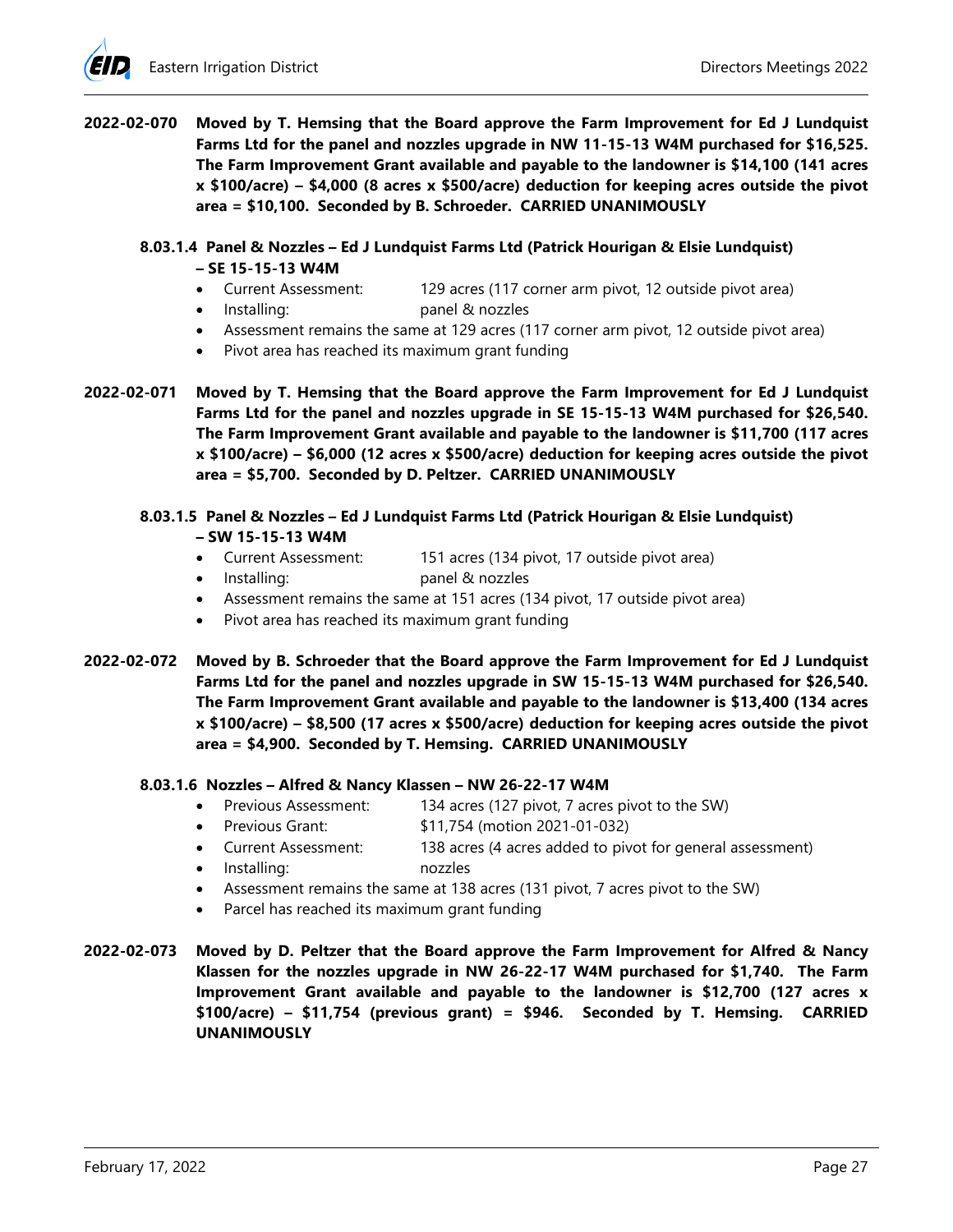### **8.03.1.7 Pump – Alfred & Nancy Klassen and Dwayne & Teresa Klassen**

- **– E ½ 27 & Pt W ½ 26-22-17 W4M**
- Previous Assessment: 211 acres (207 irrigation acres and 4 term acres), then
	- 271 acres (acres added for general assessment)
- Previous Grant: \$16,053 (motion 2018-01-041)
- Current Assessment: 261 acres (10 acres moved for general assessment)
- Installing: pump
- Assessment remains the same at 261 acres, all under corner arm pivot (NW 7, SW 61, SE 144, NE 49)
- Parcel has reached its maximum grant funding
- **2022-02-074 Moved by B. Schroeder that the Board approve the Farm Improvement for Alfred & Nancy Klassen and Dwayne & Teresa Klassen for the pump upgrade in E ½ 27 & Pt W ½ 26-22-17 W4M purchased for \$6,280. The Farm Improvement Grant available and payable to the landowner is \$20,700 (207 acres x \$100/acre) – \$16,053 (previous grant) = \$4,647. Seconded by B. Schmidt. CARRIED UNANIMOUSLY**

# **8.03.1.8 Nozzles – Alfred & Nancy Klassen – NE 26-22-17 W4M**

- Previous Assessment: 133 acres
- Previous Grant: \$12,604 (motion 2021-01-042)
- Current Assessment: 135 acres (2 acres added through farm improvement)
- Installing: nozzles
- Assessment remains the same at 135 acres, all under pivot
- Parcel has reached its maximum grant funding
- **2022-02-075 Moved by T. Hemsing that the Board approve the Farm Improvement for Alfred & Nancy Klassen for the nozzles upgrade in NE 26-22-17 W4M purchased for \$1,572. The Farm Improvement Grant available and payable to the landowner is \$13,300 (133 acres x \$100/acre) – \$12,604 (previous grant) = \$696. Seconded by B. Schmidt. CARRIED UNANIMOUSLY**

### **8.03.1.9 Pump & Nozzles – West Gem Ranching Ltd (Dwayne & Teresa Klassen and Greg & Rosemarie Klassen – SW 28-21-17 W4M**

- Previous Grant: \$1,732 (motion 2018-02-105)
- Current Assessment: 132 acres pivot
- Installing: pump & nozzles
- Assessment remains the same at 132 acres, all under pivot
- **2022-02-076 Moved by T. Hemsing that the Board approve the Farm Improvement for Greg & Rosemarie Klassen for the pump and nozzles upgrade in SW 28-21-17 W4M purchased for \$11,438. The Farm Improvement Grant available and to the landowner is \$13,200 (132 acres x \$100/acre) – \$1,732 (previous grant) = \$11,468; with the payable amount being \$11,438. Seconded by D. Peltzer. CARRIED UNANIMOUSLY**

### **8.03.1.10 Nozzles – Greg & Rosemarie Klassen – SE & Pt NE 35-22-17 W4M**

- Previous Grant: \$1,150 (motion 2005-12-248) method conversion \$1,732 (motion 2018-02-104) panel
	- \$6,215 (motion 2021-01-033) nozzles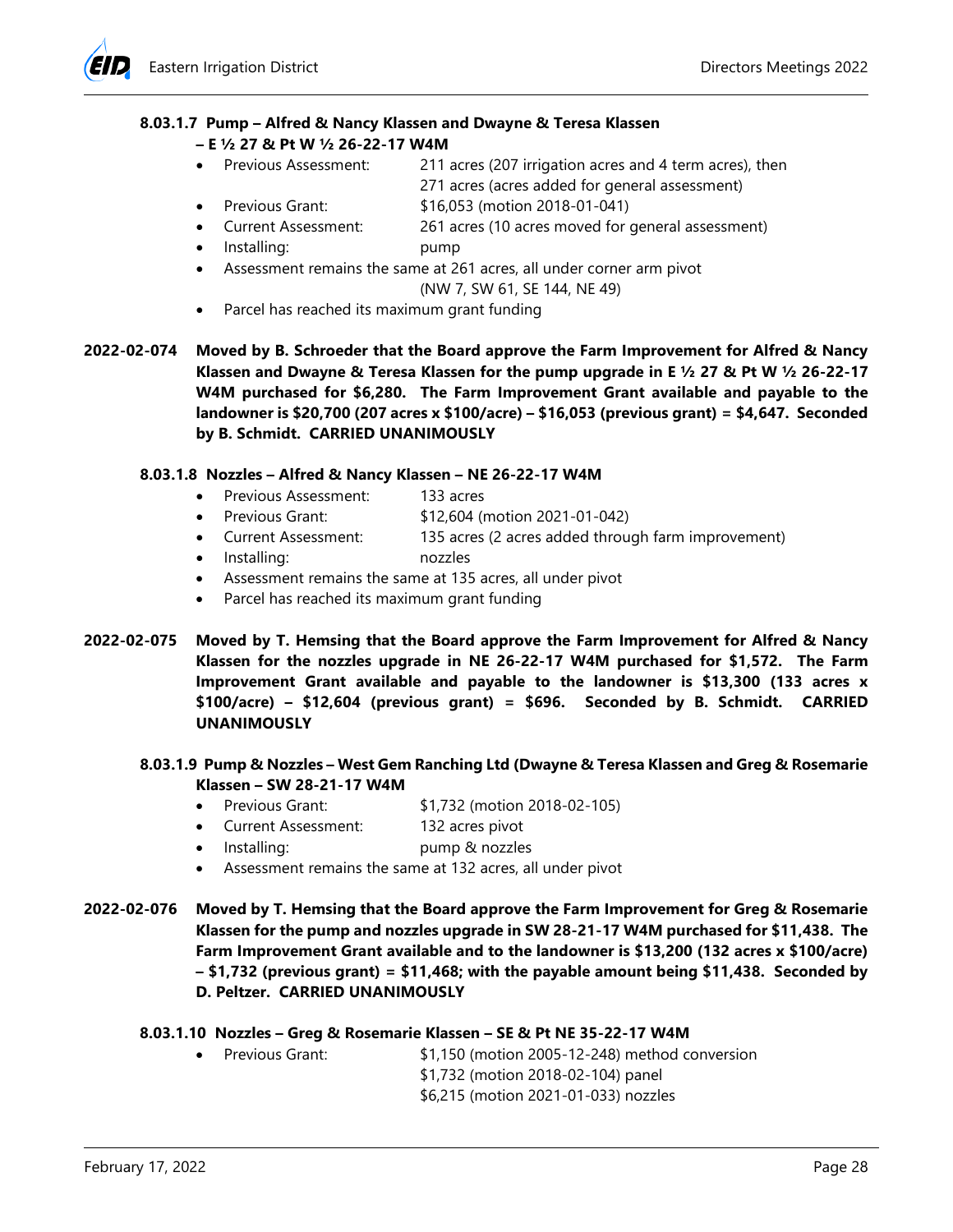- Previous Assessment: 96 acres
	-
	- Current Assessment: 97 acres wiper pivot (1 acre added through general assessment)
- Installing: nozzles
- Assessment remains the same at 97 acres, all under wiper pivot

**2022-02-077 Moved by D. Peltzer that the Board approve the Farm Improvement for Greg & Rosemarie Klassen for the nozzles upgrade in SE & Pt NE 35-22-17 W4M purchased for \$1,079. The Farm Improvement Grant available and payable to the landowner is \$9,600 (96 acres x \$100/acre) – \$9,097 (previous grants) = \$503. Seconded by B. Schmidt. CARRIED UNANIMOUSLY**

# **8.03.1.11 Pump – William (Bill) Martin – S ½ 04-21-14 W4M**

- Previous Grant: \$294 (motion 2016-06-153)
	- \$12,619 (motion 2018-10-409)
- Previous Assessment: 167 acres
- Current Assessment: 175 acres (8 acres purchased in 2016)
- Installing: pump
- Assessment remains the same at 175 acres (150 corner arm pivot, 25 wiper pivot)
- Parcel has reached its maximum grant funding

**2022-02-078 Moved by D. Peltzer that the Board approve the Farm Improvement for William (Bill) Martin for the pump upgrade in S ½ 04-21-14 W4M purchased for \$12,648. The Farm Improvement Grant available and payable to the landowner is \$15,000 (150 acres x \$100/acre) – \$12,913 (previous grants) = \$2,087. Seconded by R. Owen. CARRIED UNANIMOUSLY**

### **8.03.1.12 Panel – Sereda Farms Ltd (Kent Sereda & Ron Sereda) – SW 03-15-13 W4M**

- Current Assessment: 122 acres (111 wiper pivot, 11 outside pivot area)
- Installing: panel
- Assessment remains the same at 122 acres (111 wiper pivot, 11 outside)

**2022-02-079 Moved by T. Hemsing that the Board approve the Farm Improvement for Sereda Farms Ltd for the panel upgrade in SW 03-15-13 W4M purchased for \$10,870. The Farm Improvement Grant available to the landowner is \$11,100 (111 acres x \$100/acre); with the payable amount being \$10,870 – \$5,500 (11 acres x \$500/acre) deduction for keeping acres outside the pivot area = \$5,370. Seconded by B. Schroeder. CARRIED UNANIMOUSLY**

## **8.03.1.13 Panel – Kent Sereda – SE 04-15-13 W4M**

- Current Assessment: 143 acres (134 pivot, 9 outside pivot area)
- Installing: panel
- Assessment remains the same at 143 acres (134 pivot, 9 outside)
- **2022-02-080 Moved by B. Schmidt that the Board approve the Farm Improvement for Kent Sereda for the panel upgrade in SE 04-15-13 W4M purchased for \$5,870. The Farm Improvement Grant available to the landowner is \$13,400 (134 acres x \$100/acre); with the payable amount being \$5,870 – \$4,500 (9 acres x \$500/acre) deduction for keeping acres outside the pivot area = \$1,370. Seconded by T. Hemsing. CARRIED UNANIMOUSLY**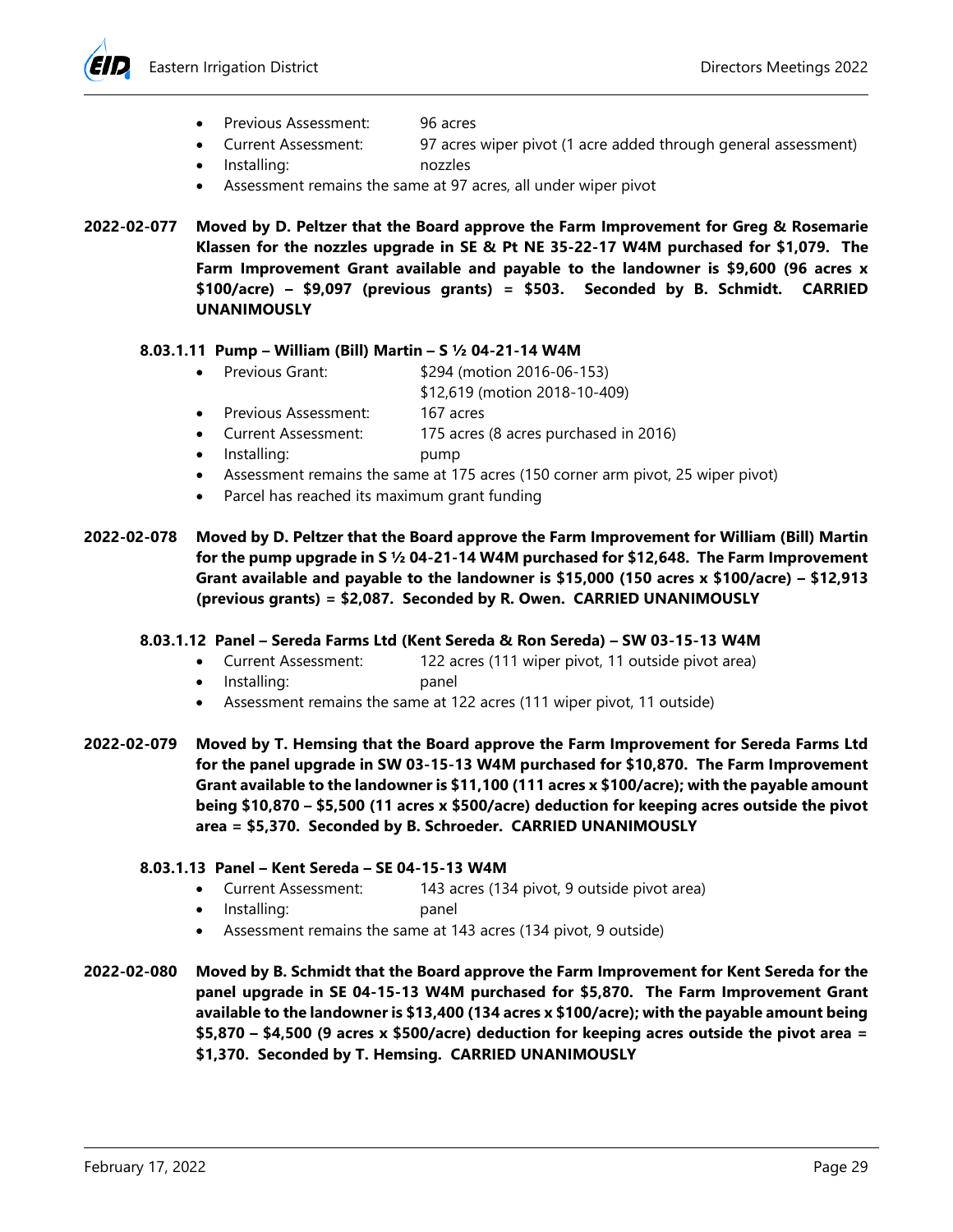#### **Increase in Irrigation Acres**

For payment of irrigation acres purchased from the District and full disclosure of the parameters in applying for irrigation acres, landowners may reference the current Capital Assets Charges Bylaw and Irrigation Acres Bylaw, which are posted on the District's website.

### **8.03.1.14 Increase – Folkert Farms Ltd (Arthur & Mary Folkerts) – NE 29 & SE 32-17-13 W4M**

- Previous Assessment: 128 acres
- Current Assessment: 131 acres (3 acres added through general assessment)
- Proposal: install corner arm; 16 additional acres required (infill)
- Efficiency Acres Gained: 0
- New Assessment: 148 acres; all under corner arm pivot
- Notes:<br>
subject to meeting soils requirements; project must be complete by February 28, 2023
- **2022-02-081 Moved by D. Jacobson that the Board approve the Increase in Irrigation Acres application for Folkert Farms Ltd for 16 infill acres in NE 29 & SE 32-17-13 W4M; subject to meeting soils requirements. The capital assets charge is \$15,200 (16 acres x \$950/acre). Seconded by T. Hemsing. CARRIED UNANIMOUSLY**

#### **8.03.1.15 Increase – South Slope Feeders Ltd (Gordon Graham, James Graham, George Graham, John Graham, Joan Graham) – SE 12-17-16 W4M**

- Previous Assessment: 0
- Current Assessment: 120 acres (added through section pivot irrigation development) • Proposal: switch to quarter section corner arm pivot; 33 additional acres
- required (infill) • Efficiency Acres Gained:
- New Assessment: 153 acres; all under corner arm pivot
- Notes: **project must be complete by February 28, 2023**
- **2022-02-082 Moved by D. Jacobson that the Board approve the Increase in Irrigation Acres application for South Slope Feeders Ltd for 33 infill acres in SE 12-17-16 W4M. The capital assets charge is \$31,350 (33 acres x \$950/acre). Seconded by B. Schmidt. CARRIED UNANIMOUSLY**

### **8.03.1.16 Increase – South Slope Feeders Ltd (Gordon Graham, James Graham, George Graham, John Graham, Joan Graham) – NE 12-17-16 W4M**

- Previous Assessment: 0 • Current Assessment: 120 acres (added through section pivot irrigation development) • Proposal: switch to quarter section corner arm pivot; 22 additional acres required (infill) • Efficiency Acres Gained: 0 New Assessment: 142 acres; all under corner arm pivot • Notes: project must be complete by February 28, 2023
- **2022-02-083 Moved by D. Jacobson that the Board approve the Increase in Irrigation Acres application for South Slope Feeders Ltd for 33 infill acres in NE 12-17-16 W4M. The capital assets charge is \$20,900 (22 acres x \$950/acre). Seconded by B. Schroeder. CARRIED UNANIMOUSLY**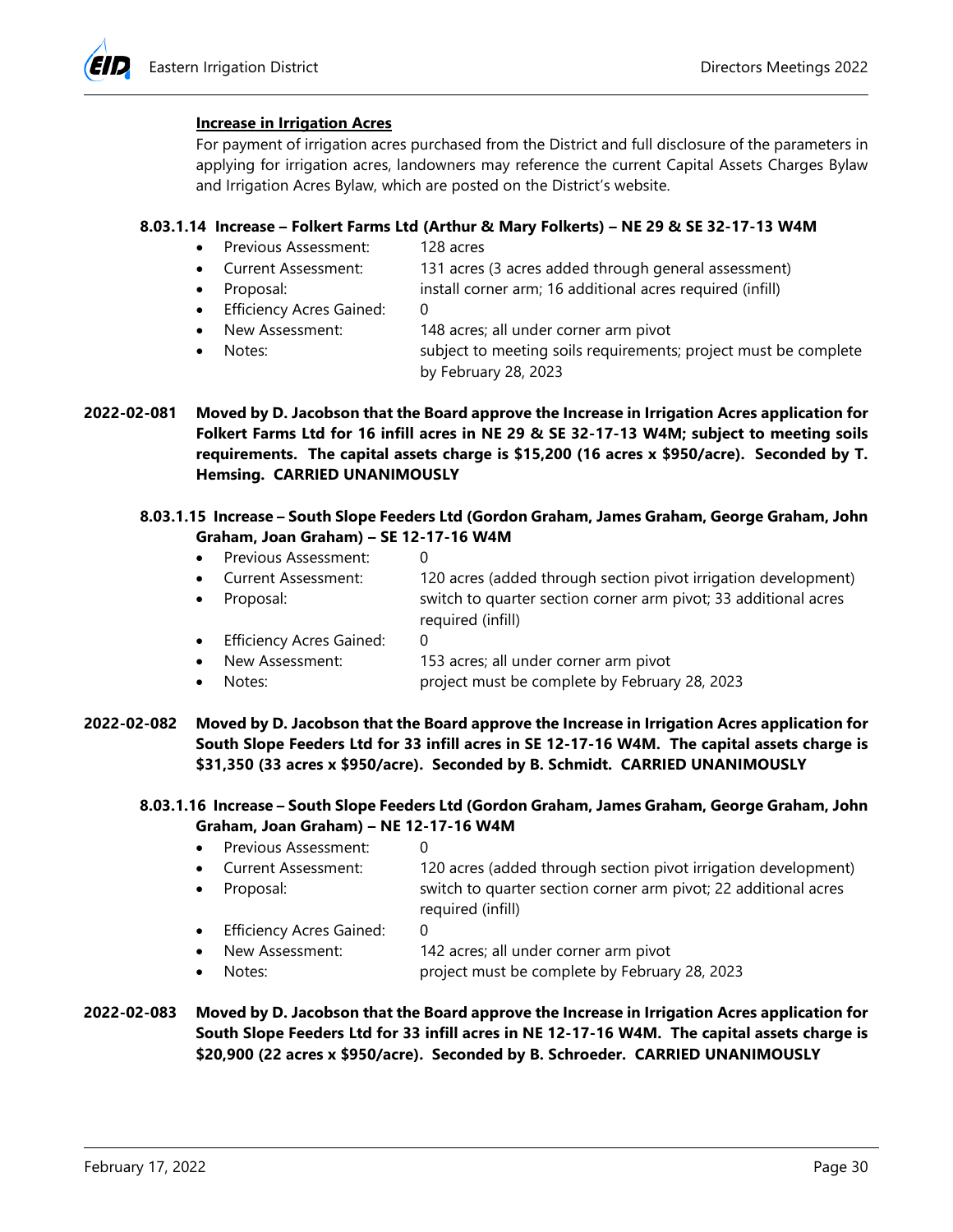### **8.03.1.17 Increase – Donavan Stenger – SW 28-15-15 W4M**

- Previous Assessment: 51 acres
- Current Assessment: 60 acres wiper pivot (9 efficiency acres added)
- Proposal: add corner wiper pivot; 6 additional acres required (infill)
- Efficiency Acres Gained: 0
- New Assessment: 66 acres, all under pivot (60 large wiper, 6 small wiper)
- Notes: subject to meeting soils requirements; project must be complete
	- by February 28, 2023
- **2022-02-084 Moved by D. Jacobson that the Board approve the Increase in Irrigation Acres application for Donovan Stenger for 6 infill acres in SW 28-15-15 W4M; subject to meeting soils requirements. The capital assets charge is \$5,700 (6 acres x \$950/acre). Seconded by D. Peltzer. CARRIED UNANIMOUSLY**

### **8.03.1.18 Increase – Justin Tateson – NW 04-15-15 W4M**

- Previous Assessment: 0
- Current Assessment: 112 acres (added through irrigation development in 2014)
- Proposal: add corner arm; 33 additional acres required (infill)
- **Efficiency Acres Gained: 0** 
	- New Assessment: 145 acres; all under corner arm pivot
- Notes: subject to meeting soils requirements; subject to signing an agreement and remaining at 2.4 cfs or less; project must be complete by February 28, 2023
- **2022-02-085 Moved by D. Jacobson that the Board approve the Increase in Irrigation Acres application for Justin Tateson for 33 infill acres in NW 04-15-15 W4M; subject to meeting soils requirements and subject to signing an agreement and remaining at 2.4 cfs or less. The capital assets charge is \$31,350 (33 acres x \$950/acre). Seconded by T. Hemsing. CARRIED UNANIMOUSLY**

### **8.03.2 Alternate Parcel Transfers**

### **8.03.2.1 John Miller – S ½ 23-17-17 W4M to John Ketchmark – SW 29-17-16 W4M**

For the 2022 irrigation season, John Miller is requesting an alternate parcel transfer of 80 irrigation acres from S ½ 23-17-17 W4M to John Ketchmark in SW 29-17-16 W4M for a wiper pivot on a dry parcel. Mr. Ketchmark applied for irrigation development in SW 29 however the application did not rate in the top 800 acres approved for irrigation. Soils meet requirements, and Operations has no concerns with the transfer.

# **2022-02-086 Moved by D. Jacobson that the Board approve the 2022 alternate parcel transfer of 80 irrigation acres from John Miller in S ½ 23-17-17 W4M to John Ketchmark in SW 29-17-16 W4M. Seconded by T. Hemsing. CARRIED UNANIMOUSLY**

# **8.03.2.2 Thomas & Tammie Parker – NW 31-21-15 W4M to SE 06-22-15 W4M**

For the 2022 irrigation season, Thomas & Tammie Parker are requesting an alternate parcel transfer of 37 acres from 2 small pivots in NW 31-21-15 W4M to a wiper pivot in SE 06-22-15 W4M. The Landowners were approved for irrigation development on SE 06-22-15 W4M but have opted to request the alternate parcel transfer. Operations has no concerns with the transfer; however, the 2 small originating pivots will not be allowed to receive water during the alternate transfer to SE 06.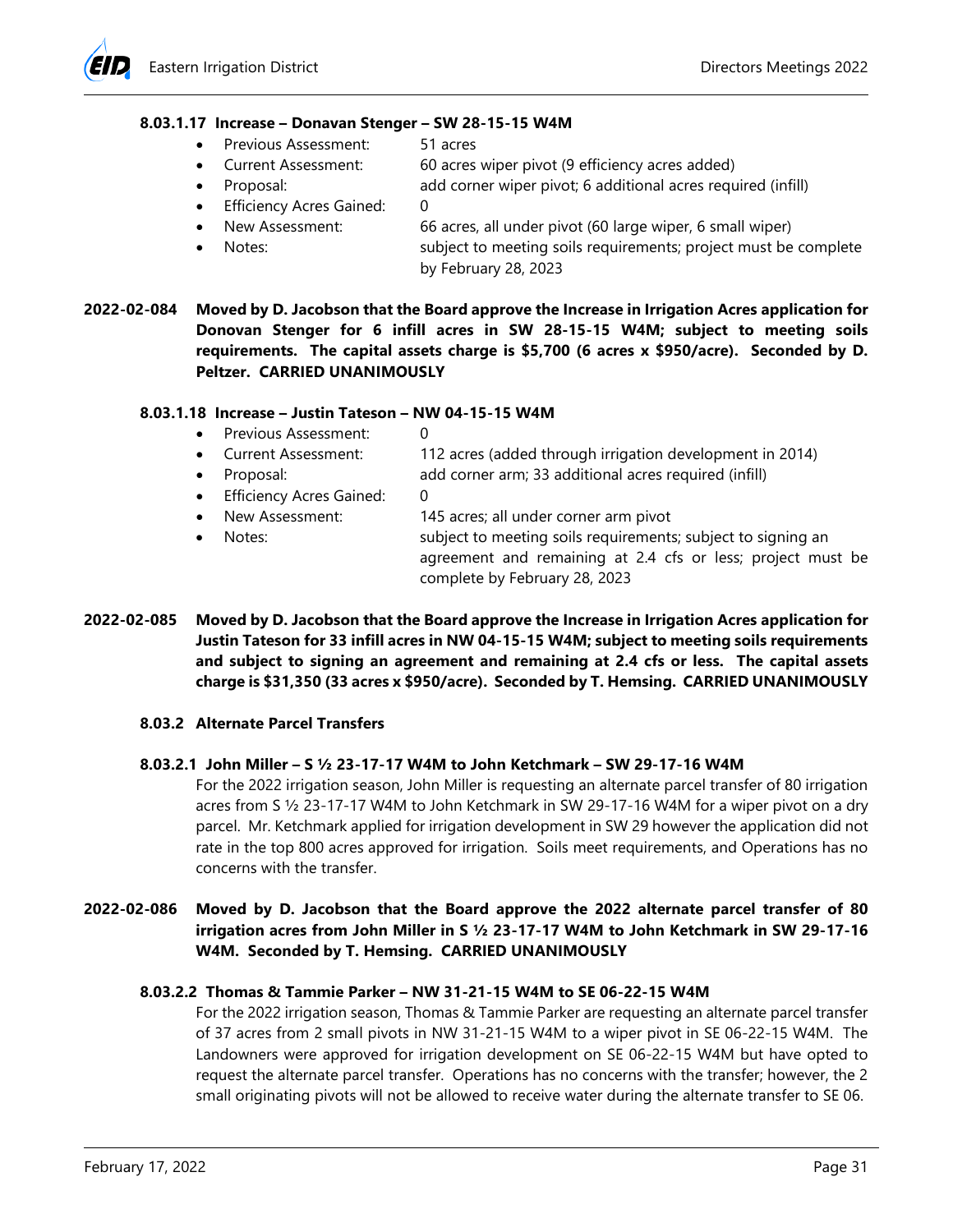**2022-02-087 Moved by B. Schmidt that the Board approve the 2022 alternate parcel transfer of 37 irrigation acres from Thomas & Tammie Parker in NW 31-21-15 W4M to Thomas Parker in SE 06-22-15 W4M. Seconded by D. Jacobson. CARRIED UNANIMOUSLY**

### **2022-02-088 Moved by D. Peltzer that the Board resolve into the Committee of the Whole. Seconded by T. Hemsing. CARRIED UNANIMOUSLY**

#### **8.03.3 Review of Terminable Acres**

- [11:37 a.m. S. Connauton exited the meeting.]
- **9.0 Pecuniary Interest Update**
- [12:14 p.m. 12:41 p.m. Lunch break; R. Volek and N. Fontaine entered the meeting.]

#### **8.0 Lands cont'd**

**8.04 Grazing**

### **8.04.1 Long Term (15 Year) Private Grazing Leases – Renewal Options**

[1:43 p.m. R. Volek and N. Fontaine exited the meeting.]

- **10.0 Annual General Meeting**
- **11.0 Snake Lake Reservoir Project Update**
- **12.0 AIDA**
- **13.0 Economic Development**
- **2022-02-089 Moved by T. Hemsing that the meeting be reconvened. Seconded by D. Peltzer. CARRIED UNANIMOUSLY**

#### *DIRECTION ARISING FROM THE IN CAMERA PORTION OF THE MEETING*

### **8.03.3 Review of Terminable Acres**

With a general review of the latest flyover in progress, a discussion was introduced concerning the District's remaining terminable acres. The limitations of terminable acres vs irrigation acres were discussed, as well as various parcel circumstances which would or would not enable a conversion to secured irrigation acres. The conversation on direction from the Board, if any, may be extended at a later date. In the meantime, it was deemed beneficial to remind landowners of the status of terminable acres and their constraints.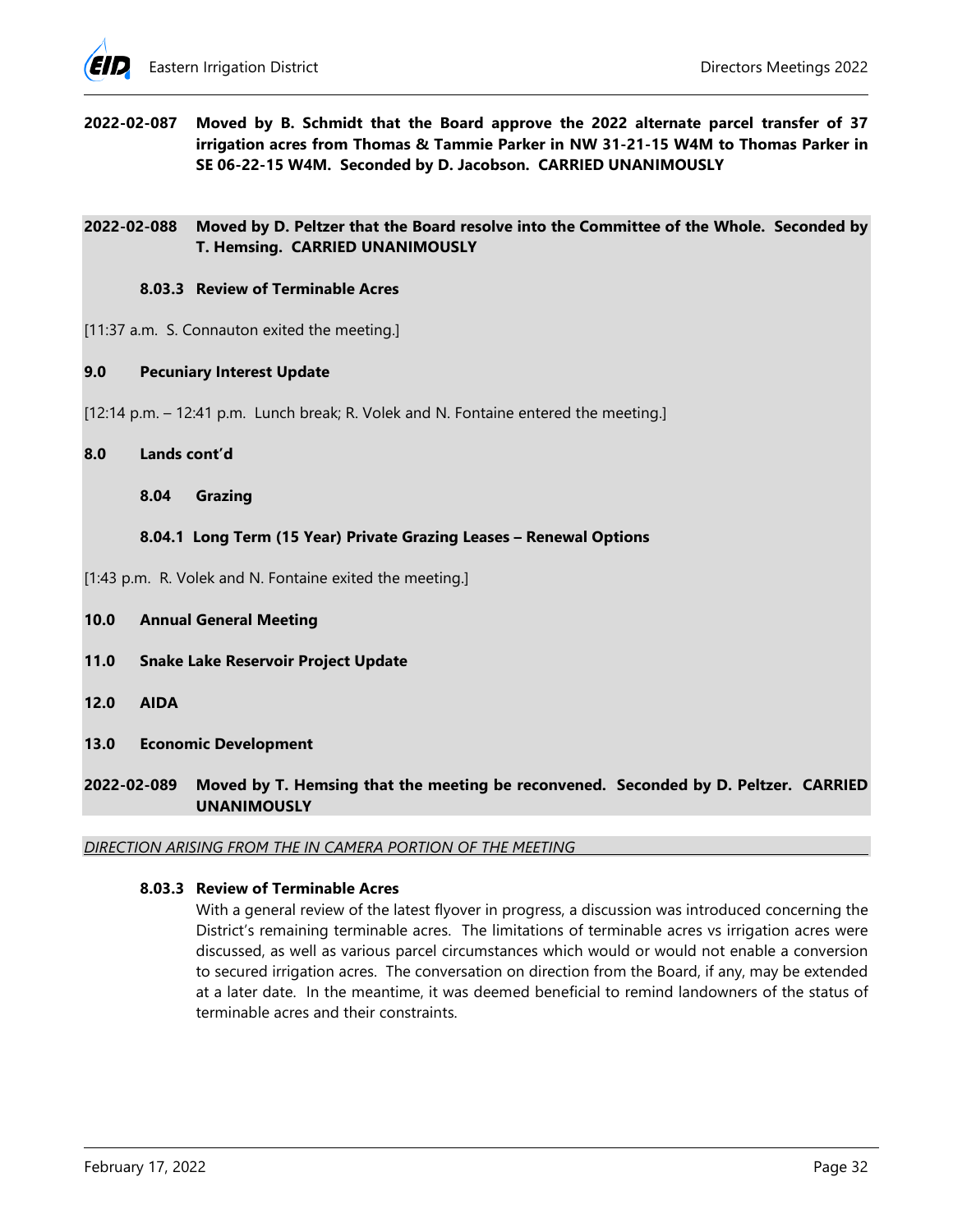

#### **9.0 Pecuniary Interest Update**

T. Hemsing has declared a pecuniary interest in regard to the upcoming 15 year Private Grazing Lease renewal decision to be made by the Board. He will not be able to vote on the matter but can participate in general Board discussions.

#### **8.0 Lands cont'd**

#### **8.04 Grazing**

#### **8.04.1 Long Term (15 Year) Private Grazing Leases – Renewal Options**

A general history of leasing Private Grazing Leases, renewal options offered in 2008, data spreadsheet, maps, potential development, and proposed options for direction of PGLs expiring December 31, 2023, were first reviewed at the Corporate Planning session in January, and again at this meeting. As additional information for Directors, an explanation and history of the PGL fees calculation (convenience factor plus carrying capacity factor) will be provided at the next Board Meeting. A public meeting in fall is being considered to receive water user feedback on direction for the PGLs expiring. It is anticipated that the Board would then make a decision on direction in the winter months. To allow for the investigation of some future irrigation development, it was authorized to test soils in 25 quarters (short term and 15 year PGLs) to determine irrigation suitability, then review with Engineering for development potential. All parcels to be tested are under reservoir support and it was reconfirmed that the District would strategize development to not affect the demand for new irrigation acres from the water users.

#### **10.0 Annual General Meeting**

I. Friesen's General Manager presentation for the AGM will be reviewed again at the March  $7<sup>th</sup>$ meeting for further input.

### **11.0 Snake Lake Reservoir Project Update**

Direction was confirmed for Admin.

#### **12.0 Alberta Irrigation Districts Association**

T. Hemsing updated the Board regarding a number of AIDA matters.

### **13.0 Economic Development**

In connection with economic development discussions, the District has entered a land lease agreement with a third party for the development of a solar project. Lands are located within the Tilley division. Regulatory approvals have yet to be obtained.

#### *CONTINUATION OF THE AGENDA*

### **14.0 Letter from The Kinsmen Club of Brooks**

A letter addressed to the County of Newell, City of Brooks, and Eastern Irrigation District was received from The Kinsmen Club of Brooks advising of the mutually agreed transfer of designated rodeo grounds assets and rodeo event responsibilities from the Kinsmen to the Silver Sage Agricultural Society. This letter was received as information. The land encompassing the Silver Sage Agricultural Society Agribition Park has been leased to the SSAS as the umbrella organization